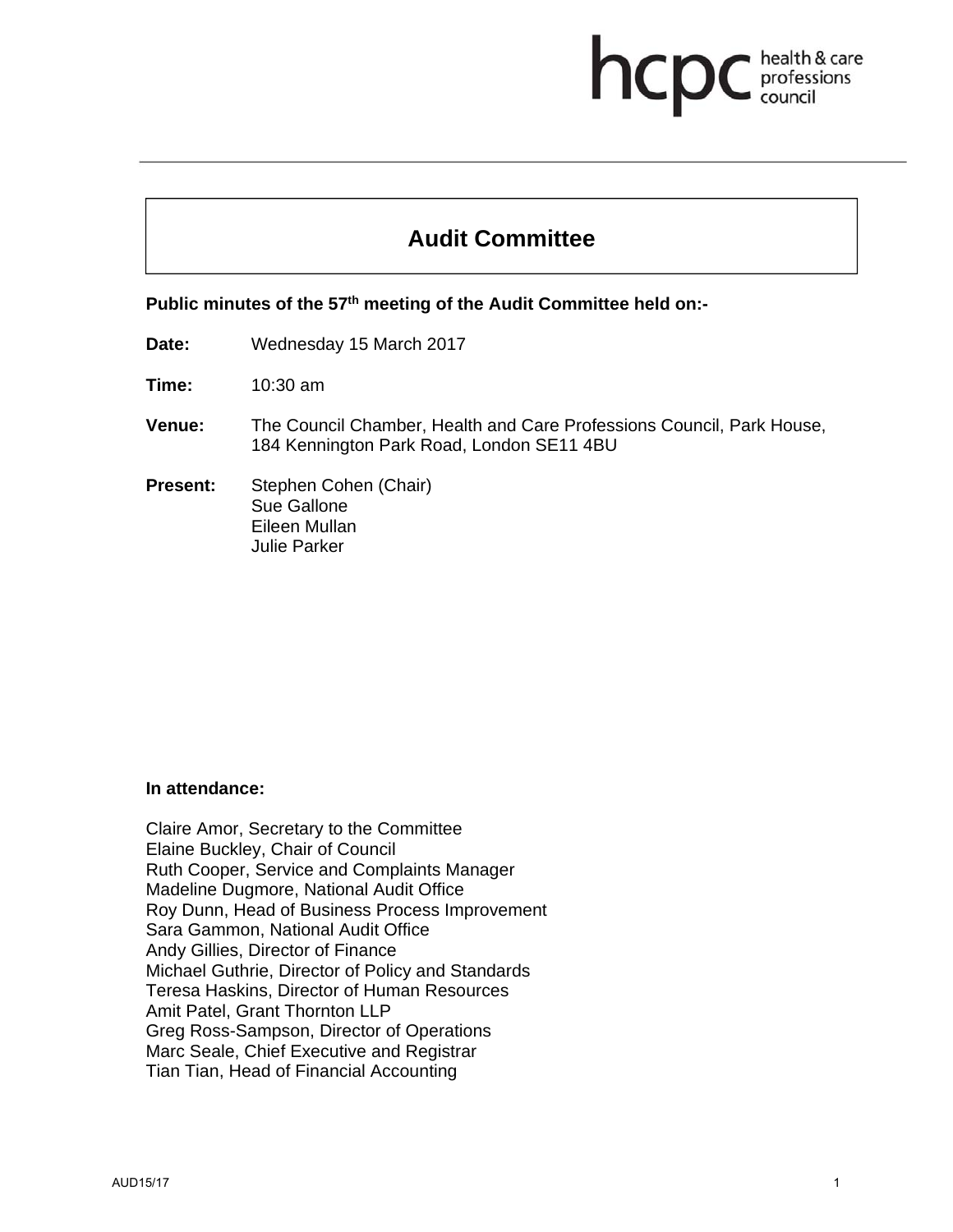#### **Item 1. Apologies for absence**

1.1 No apologies were received.

## **Item 2. Approval of agenda**

2.1 The Committee approved the agenda.

#### **Item 3. Declarations of members' interests**

3.1 The Committee noted Julie Parker's standing interest as declared at the Audit Committee meeting on 17 June 2015.

#### **Item 4. Minutes of the Audit Committee meeting of 22 November 2016 (report ref: AUD 01/17)**

- 4.1 The Committee received the draft minutes from its last meeting held on 22 November 2016.
- 4.2 The Committee agreed to amend paragraph 6.4 of the minutes to clarify that the transfer of social worker regulation was a matter for NAO review, rather than a potential risk of material misstatement.
- 4.3 The Committee agreed the minutes.

## **Item 5. Risk Register – social worker regulation (report ref: AUD 02/17)**

- 5.1 The Committee received a paper from the Executive.
- 5.2 During discussion the Committee noted the following points:-
	- the risk register and risk treatment plan reflects current and recent levels of risk related to the project to transfer the regulation of social workers in England to a new regulator, Social Work England;
	- all major projects run by the HCPC have associated project risk registers. A similar register was maintained for the transfer of the regulation of social workers in England from the GSCC to the HCPC in 2012;
	- the timeframe and detailed plans for the transfer are not yet known;
	- the register will be updated periodically as the project develop and risks and mitigations become more defined; and
	- whilst discussions regarding the risk of the project have not yet taken place with government, the Executive anticipate that the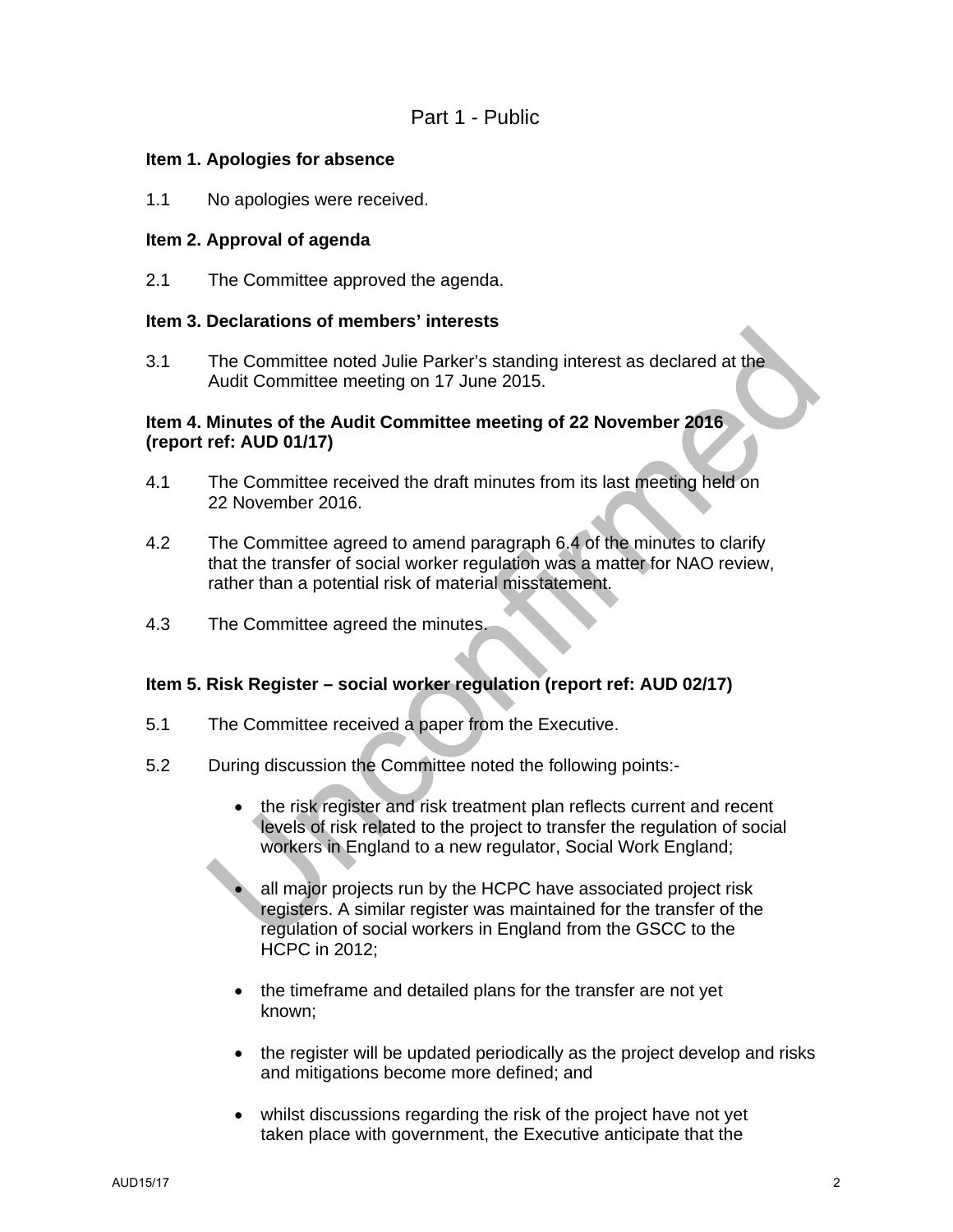government departments will establish their own working groups to consider risk, both of the establishment of the new regulator and the impact on the existing regulatory arrangements. The Chief Executive will participate in these groups if requested.

- 5.3 The Committee discussed the difficulty of producing a comprehensive risk register for the project when key details remain unknown and therefore some risks cannot yet be assessed and managed. It was noted that the Executive had expressed concern about the short timescale in discussions with government, as well as emphasising that the HCPC is unable to use registrant fees to fund any aspect of the project. It is expected that a grant will be provided by government for the HCPC's project costs.
- 5.4 The Committee discussed how the HCPC can demonstrate it has effectively communicated to governments the risks created by the transfer. It was agreed that, taking policy development confidentiality into consideration, the Executive should begin to build a narrative of the engagement work undertaken with government to assist their understanding of the risks involved. The Committee agreed that the HCPC should seek to be involved in any group formed by the government departments to consider project risk.
- 5.5 The Committee agreed that the annual report and accounts governance statement should set out how the social workers transfer risks are being managed by the HCPC.
- 5.6 The Committee discussed the public nature of the risk register. It was noted that the register was useful for articulating risk to external stakeholders and in discussions with government regarding the financial impact on the HCPC.
- 5.7 In response to a question it was noted that, while individual Directors would retain responsibility for their directorate areas, the project lead for the transfer is the Director of Operations. The Committee requested that this was made clear in the register.
- 5.8 The Committee discussed how mitigations are presented in the register. It was agreed that the register should indicate which mitigations were already in place, and the date these were implemented.
- 5.9 The Committee agreed the following with regards to the social worker risk register:-
	- the register will be a standing item on the Audit Committee meeting agenda;
	- the register will be reissued to the Committee when significantly updated outside of the Committee's meeting cycle;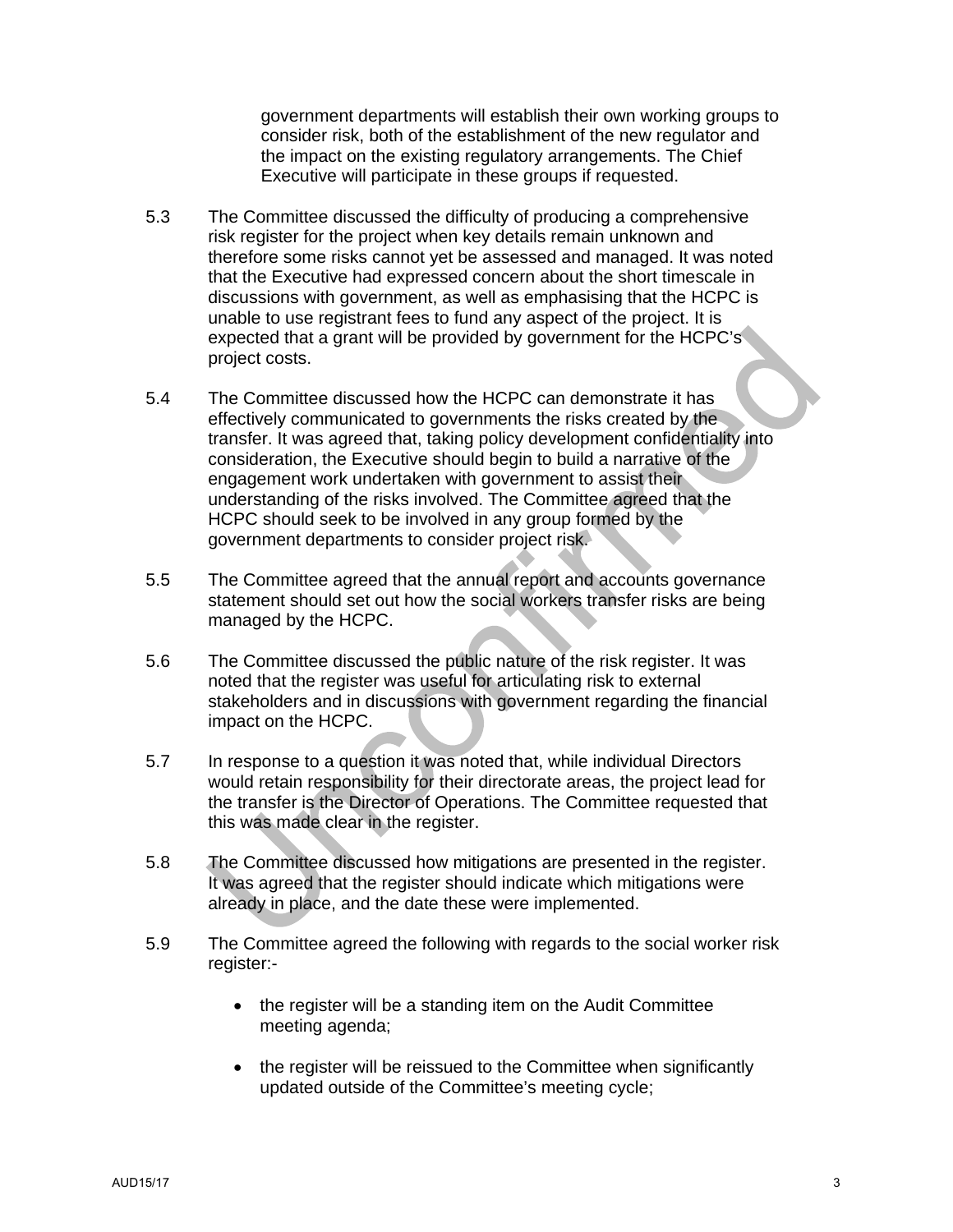- where the register makes reference to a possible fee rise it should be clarified that this possibility has not been considered by Council and that no decision has been made;
- a risk should be added articulating the difficulty of establishing effective working relationships with regularly changing government officials assigned to the project, and the potential that the project will not receive the attention it requires due to more pressing government priorities;
- S.5.1 include the risk of making reductions to the HCPC's capacity and being unexpectedly required to retain some regulatory functions;
- S.13.1 include the risk of being required to retain some regulatory functions without sufficient funding from government available;
- S.6.1 include the risk of managing the levels of Partners available in light of recruitment timescales; and
- S.4.1 risk requires clarification.
- 5.10 The Committee noted that the Council would receive a paper at their meeting in March 2017, considering various possibilities for cost reductions. The Committee requested that the paper and any other contextual papers on the social worker transfer should be shared with the independent member of the Audit Committee.
- 5.11 The Committee discussed how Council will gain assurance from the Committee's oversight of the social worker risk register. It was agreed that the Committee should continue to monitor the register in detail on the Council's behalf and that the Council's direction would be sought as to its own consideration of the register.

## **Item 6. Risk Register and Risk Treatment Plan Risk owner presentations (report ref: AUD 03/17)**

- 6.1 The Committee received a paper from the Executive.
- 6.2 The Committee noted that currently the risk register is presented to the Committee on a six monthly basis, but that the Executive consider the register at their meetings on a more regular basis. The Committee agreed that they would consider changes to the risk register at every meeting as a standing item.
- 6.3 The Committee received brief verbal presentations from the Chair of Council, Chief Executive and Director of Policy and Standards on their owned key risks and mitigations.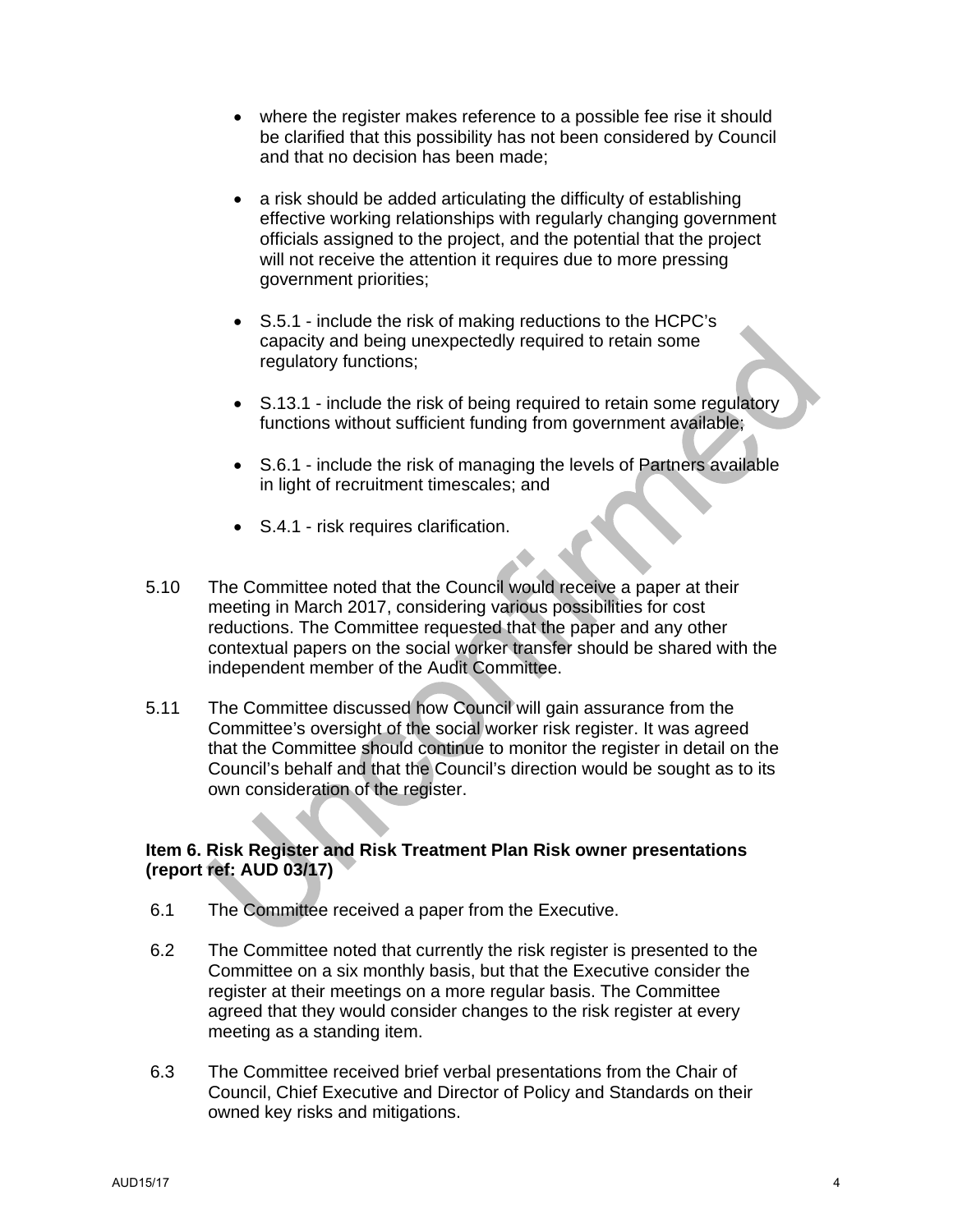- 6.4 The Committee discussed the assurance map included in the risk register pack. It was agreed that listing the Audit Committee as an assurance for all areas did not accurately reflect the Committee's capacity for oversight. The Committee noted that assurance mapping will be an item on the Committee's agenda in June 2017. A paper will also consider the ISO standards assurance and any overlaps or gaps in assurance.
- 6.5 The Committee discussed the updates as presented in the register. The following amendments were agreed:-
	- it was agreed that the expected Department of Health four country consultation on regulation reform is not covered by risk 1.3, as this would not be an unexpected change in legislation. It was agreed that this risk should be defined in the register;
	- the risk score for risk 1.8, the transfer of social workers in England, should be changed from medium to high considering the number of external factors involved that the HCPC is unable to control;
	- the mitigations for risk 1.5, loss of reputation, are too focused on processes rather than relationships. It was agreed that current mitigation three should be revised to focus on key relationships and that it should be listed as mitigation one to emphasise its importance;
	- the section summarising changes to the register should more clearly indicate where a risk is new or is instead newly identified. Minor wording changes are unnecessary to highlight.
- 6.6 The Committee asked the Internal and External Auditors for their views of the Committee's oversight of the HCPC's risk register. The following points were discussed:
	- the Committee may wish to consider detailed reviews of risk by process or strategic area rather than by individual risk owner;
	- some Audit Committees receive a high level risk register rather than the full register; and
	- while the register is comprehensive and of a good standard, including top risk drivers can help to keep a risk register targeted
- 6.7 The Committee discussed and noted the contents of the paper.

## **Item 7. BSI Audit Report ISO10002:2014 (report ref: AUD 04/17)**

7.1 The Committee received a paper from the Executive.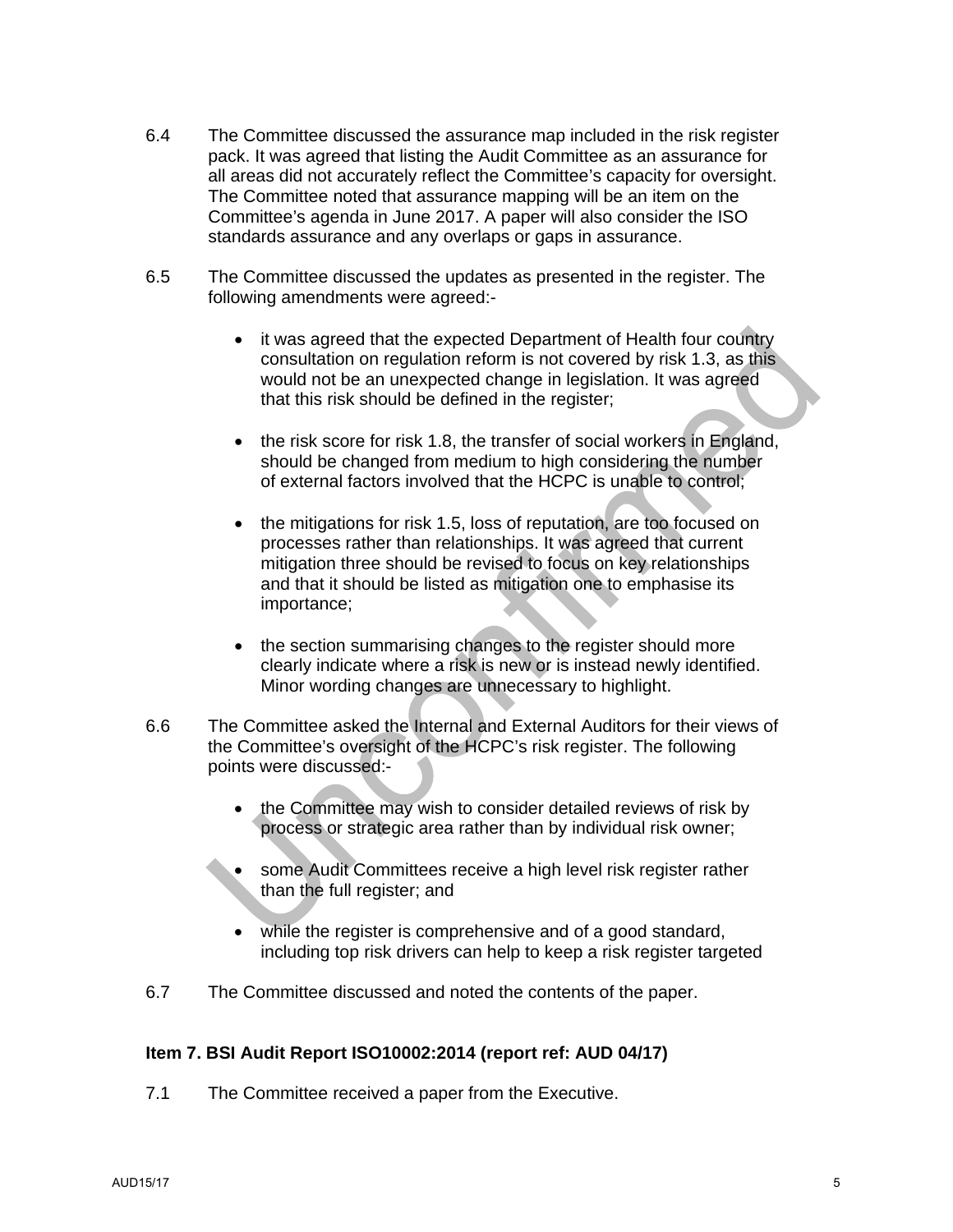- 7.2 The Committee noted that, following an annual audit, the HCPC have been recommended for ISO10002:2014 recertification.
- 7.3 The Committee noted the report.

## **Item 8. Internal Audit Report – Employee recruitment and retention (report ref: AUD 05/17)**

- 8.1 The Committee received a paper from the Executive.
- 8.2 The Committee noted:-
	- as part of the 2016-17 Internal Audit Plan Grant Thornton have undertaken an audit of staff recruitment and retention;
	- the audit concluded that HCPC human resource recruitment processes are largely operating as intended with a high level of compliance with policy and procedures;
	- the audit identified three low rated issues for management attention; and
	- HCPC's recruitment is currently a paper based exercise. The online system is due to go live in April 2017. This will require time to bed in before a further review is undertaken.
- 8.3 The Committee noted that the audit did not focus on retention and succession planning in detail. Due to this area's prominence in the risk register, the Committee recommended that the Council should arrange a development session on the HCPC's succession planning arrangements, any further requirements for a review in this area can then be considered.
- 8.4 The Committee noted the report.

#### **Item 9. Internal Audit Report – Follow up on 5 year plan model (report ref: AUD 06/17)**

- 9.1 The Committee received a report from the Internal Auditor.
- 9.2 The Committee noted that the report details a follow up exercise on a previous internal audit report on the 5 year plan model, first considered by the Committee in November 2015.
- 9.3 The Committee noted;-
	- the review's focus is on the structure of the model and not the inputs used;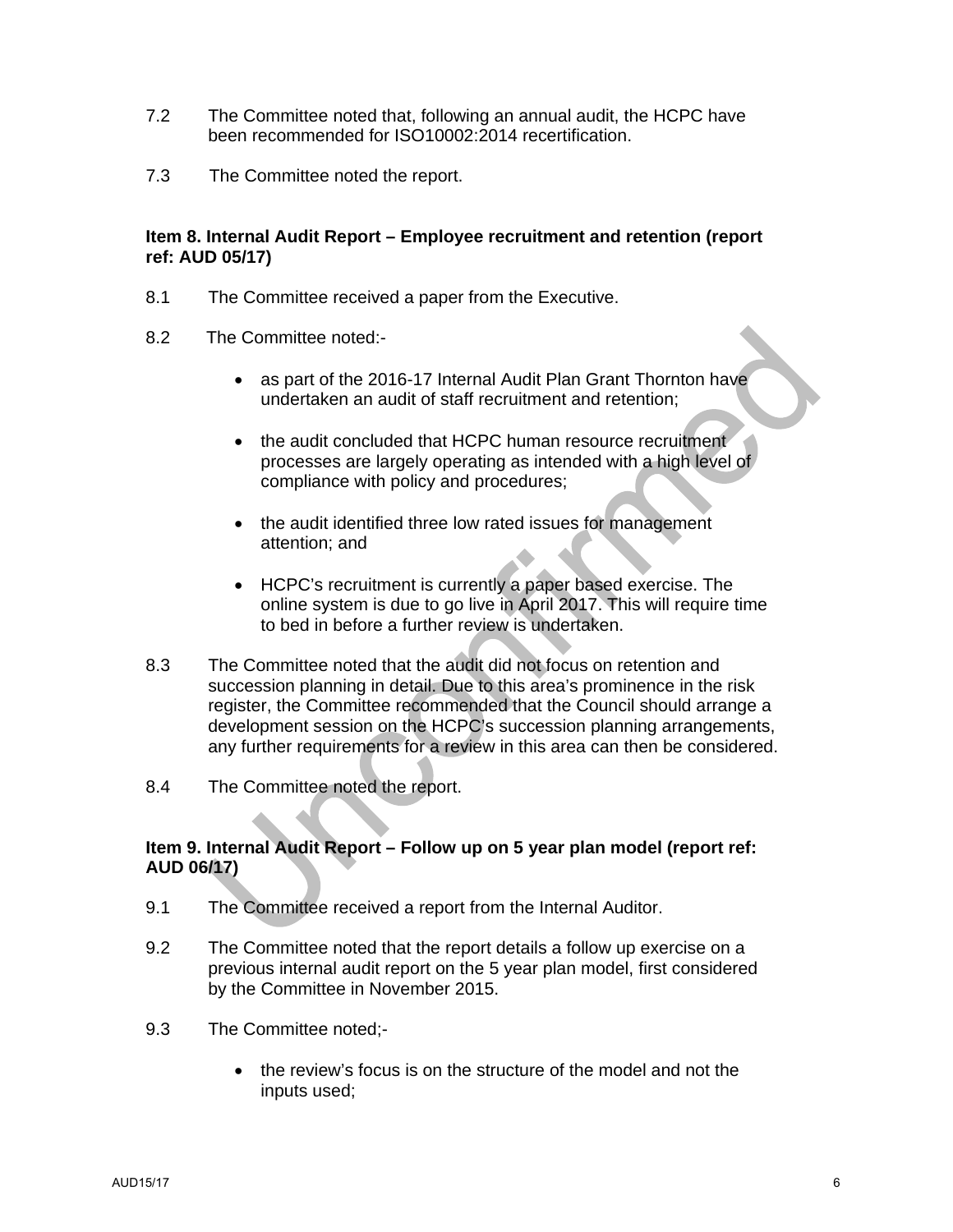- changes have been made to the structure of the model to enable change modelling for the transfer of social workers in England; and
- developments to the FTP module of the model are expected to be completed by Autumn 2017.
- 9.4 The Committee noted the report.

## **Item 10. Internal Audit progress report 2016-17 (report ref: AUD 07/17)**

- 10.1 The Committee received a paper from the Executive.
- 10.2 The Committee noted:-
	- 5 audits have been completed in 2016-17;
	- a review of property management (tribunal suite) is progressing and will be presented to the Committee in June 2017; and
	- the audits completed so far have not found anything significant that would prevent Grant Thornton from providing substantial assurance to the Committee.
- 10.3 The Committee discussed the planned core financial controls audit. It was noted that other reviews during 2016-17 have considered financial controls. The internal auditors asked the Committee if it considered any specific financial control areas merit a standalone review. The Committee agreed that a review of payroll arrangements should be undertaken, because the process and the service provider had changed.
- 10.4 The Committee noted the report.

## **Item 11. Internal Audit Plan for 2017-18 (report ref: AUD 08/17)**

- 11.1 The Committee received a paper from the Internal Auditor
- 11.2 The Committee noted that proposed audit areas not taken forward in 2016-17 were FTP processes, property strategy and the use of procurement frameworks.
- 11.3 The Committee agreed that an audit of FTP processes should take place in 2017-18 due to the recent changes to the department structure and processes and its proportion of the HCPC's expenditure. It was agreed that the review should include an evaluation of any benefits or cost savings realised by the realignment.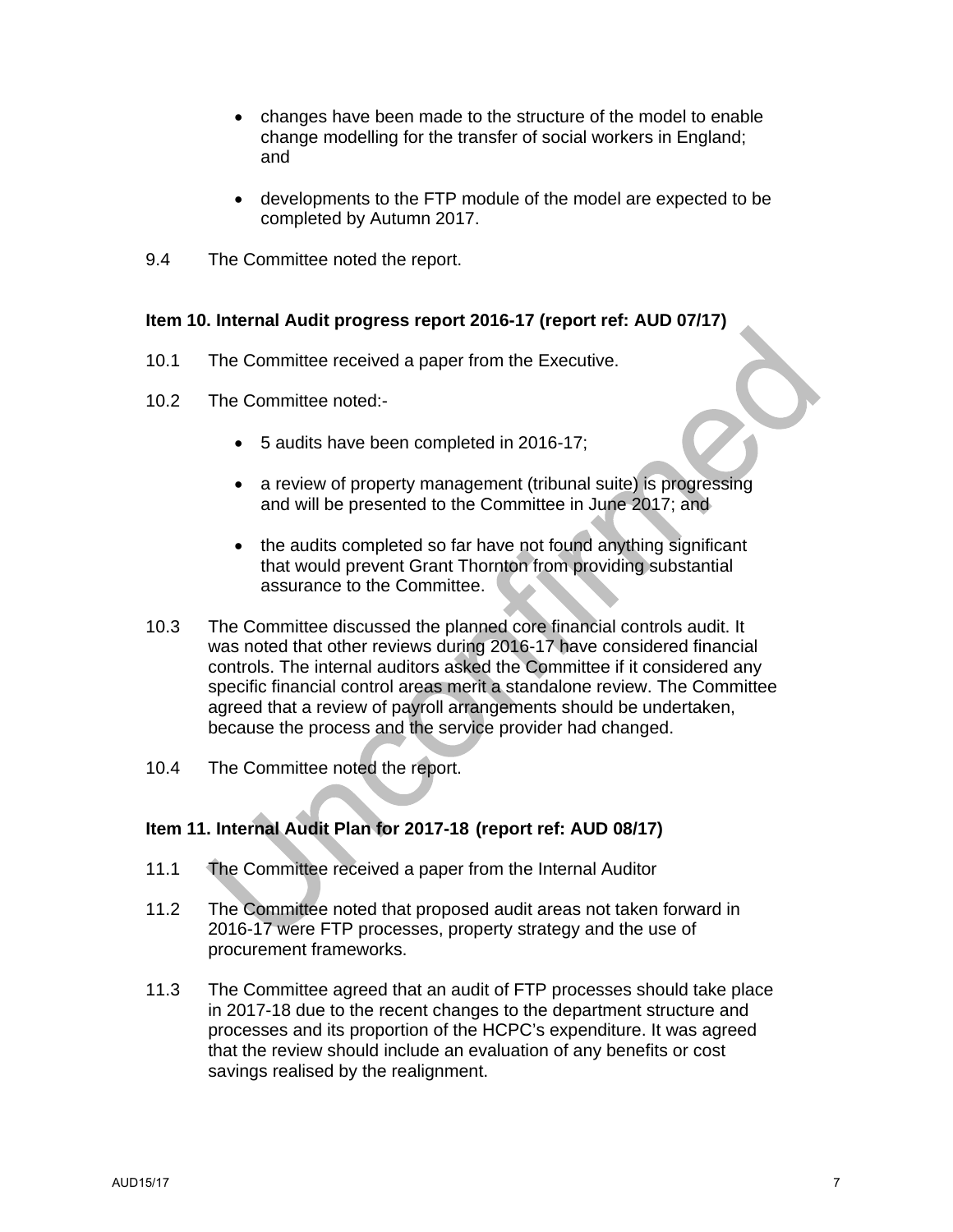- 11.4 The Committee agreed that the proposed audit on strategic and operational planning should include in its scope a review of how effectively Council is setting strategy and objectives.
- 11.5 The Committee discussed the proposed audit of the social worker transfer project. It was agreed that the audit should be postponed until more detail is known about the government's plans and timescales.
- 11.6 The Committee discussed the proposed audit focusing on the case for any proposed fee increase and/or withdrawal of the graduate discount. It was agreed that this audit could not take place until the Council had decided that it was to be considered as a possibility. The Committee agreed that if the Council decided to consider a fee increase in response to the transfer of social workers in England, a review of the justification for any rise would be a useful assurance for the Council.
- 11.7 The Committee discussed cyber security and data loss as a potential audit area. It was noted that the audits for the ISO27001 certification and external penetration testing covered this area in depth. It was agreed that the last external penetration test report and the date of the next test would be circulated to the Committee and Internal Auditors for information. It was noted the report would require redaction for security reasons.
- 11.8 The Committee agreed the internal audit plan for 2017-18 subject to the agreed amendments outlined above.

## **Item 12. Accounting treatment – software systems (report ref: AUD 09/17)**

- 12.1 The Committee received a paper from the Executive.
- 12.2 The Committee noted that, following their interim audit in January 2017, the NAO have made a recommendation for a change in accounting treatment for software systems review costs. The Executive agrees with the recommended change, and proposes to make the change in the 2016-17 accounts, and in budgets for 2017-18 onwards
- 12.3 The Committee noted that the amounts involved are not material to the current or prior year accounts and are not the result of an accounting policy change. Therefore this will not result in a prior period adjustment in the 2016-17 accounts.
- 12.4 The Committee recommended the change to the Council for approval.

#### **Item 13. Accounting treatment – 186 Kennington Park Road (report ref: AUD 10/17)**

13.1 The Committee received a paper from the Executive.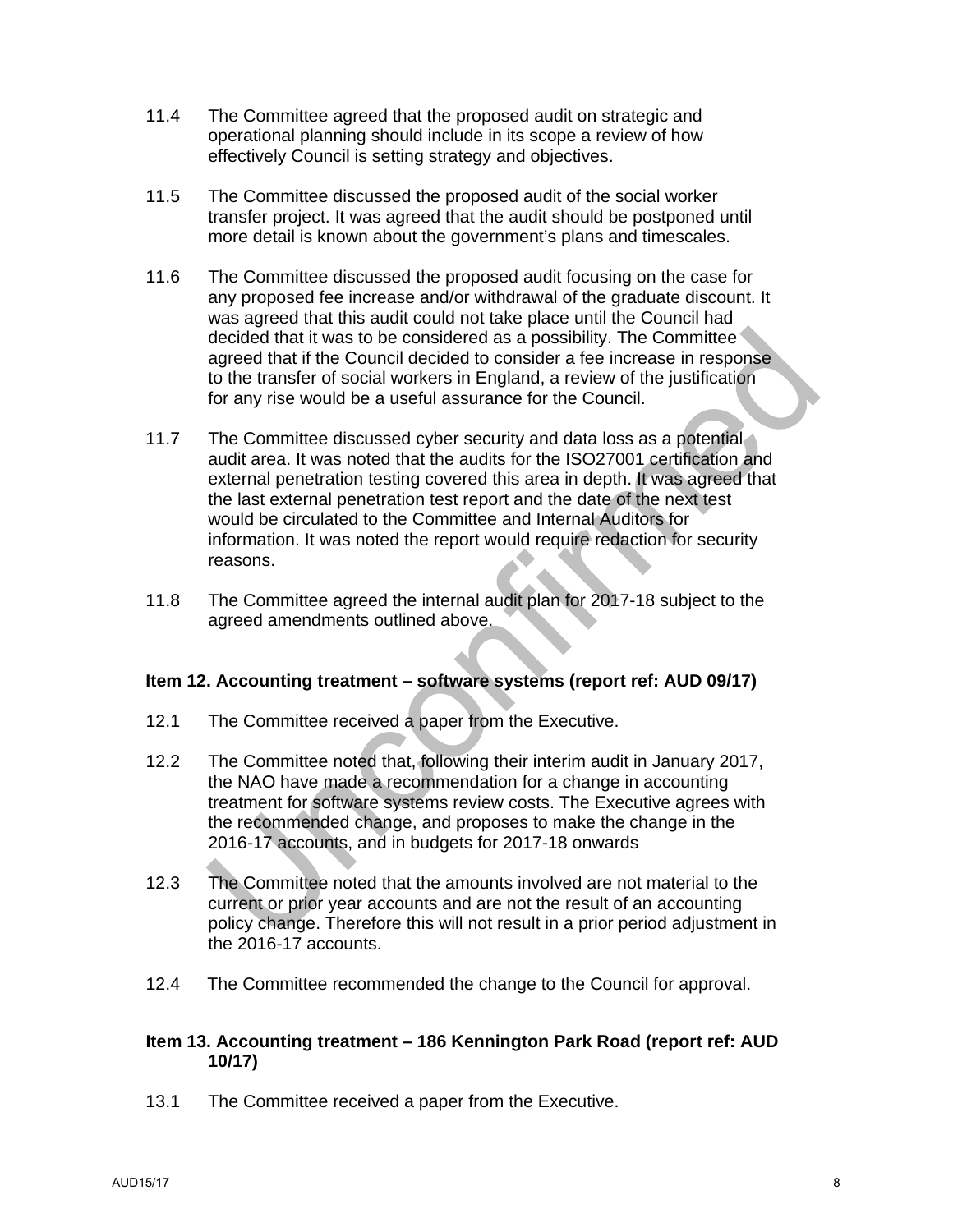## 13.2 The Committee noted:-

- the main contractor for the project to refurbish 186 Kennington Park Road has been selected. The total cost of the main contract is approximately £2.3m;
- payments under the contract will need to be treated as either capital or revenue according to *IAS 16, Property Plant and Equipment;*
- independent advice on the application of IAS 16 has been sought from Buzzacott LLP;
- the advice indicates that approximately one third of the expected contract value will be revenue and two thirds will be capital. The Executive have applied this split in the budget for 2017-18; and
- the contract will be disclosed in the 2016-17 accounts as a capital commitment.
- 13.3 The Committee noted the report.

## **Item 14. Audit Committee review (report ref: AUD 11/17)**

- 14.1 The Committee received a paper from the Chair.
- 14.2 The Committee noted:-
	- in February, the Council and Executive took part in a workshop focusing on governance arrangements and the role of the Committees;
	- following this the Committees have been asked by Council to discuss their remit, composition and interaction with Council and make any proposals for change; and
	- a paper incorporating committee feedback and proposals for any required changes to the Code of Corporate Governance will be presented to Council in September 2017.
- 14.3 The Committee agreed that a structured development session would be held to enable a focused discussion on the Committee's structure and contribution. It was agreed the Secretary to the Committee would liaise with the Internal and External auditors regarding their available guidance for Audit Committees to help inform the session.

The Committee noted the following items;

## **Item 15. Review of internal audit recommendations (report ref: AUD 12/17)**